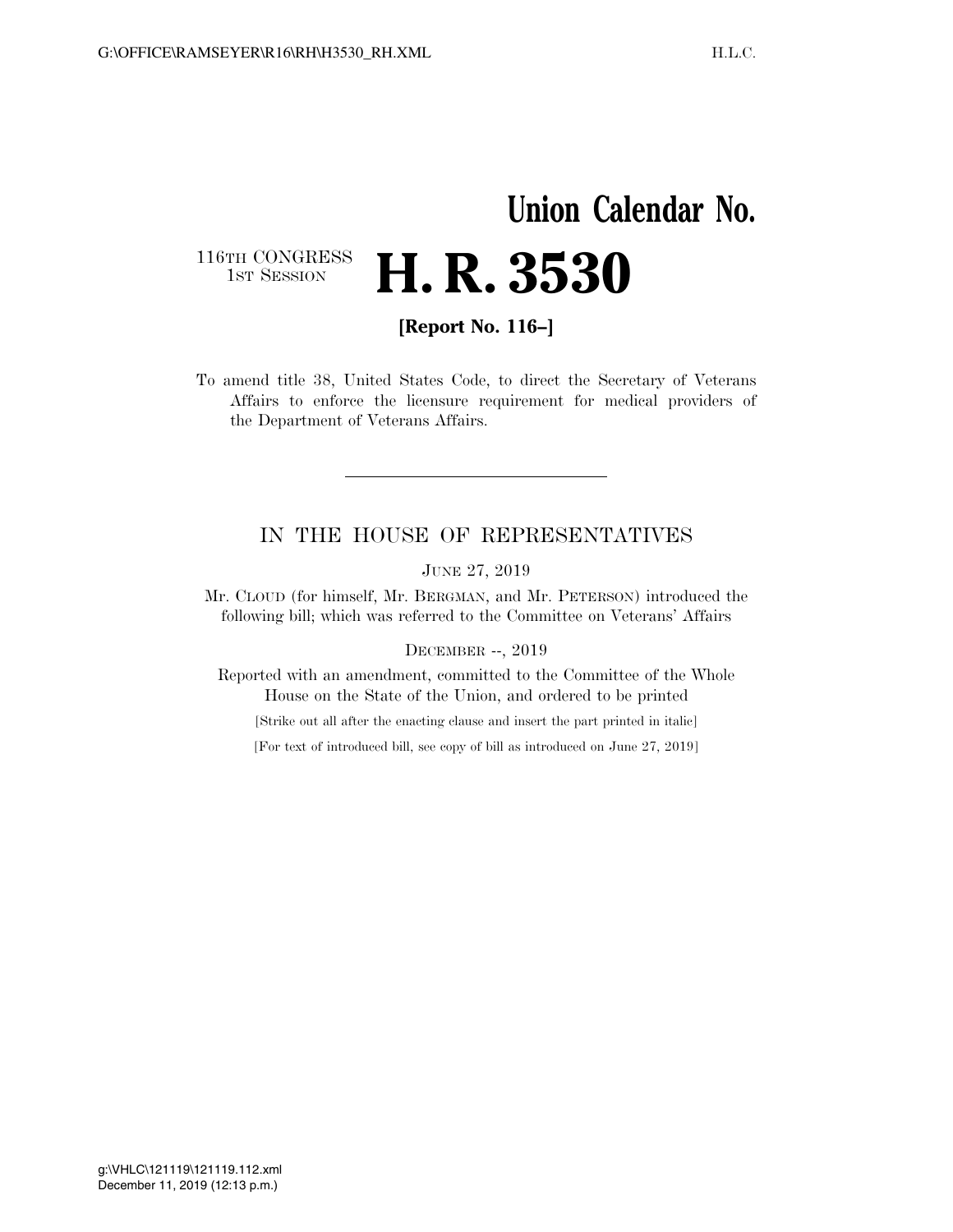## **A BILL**

To amend title 38, United States Code, to direct the Secretary of Veterans Affairs to enforce the licensure requirement for medical providers of the Department of Veterans Affairs.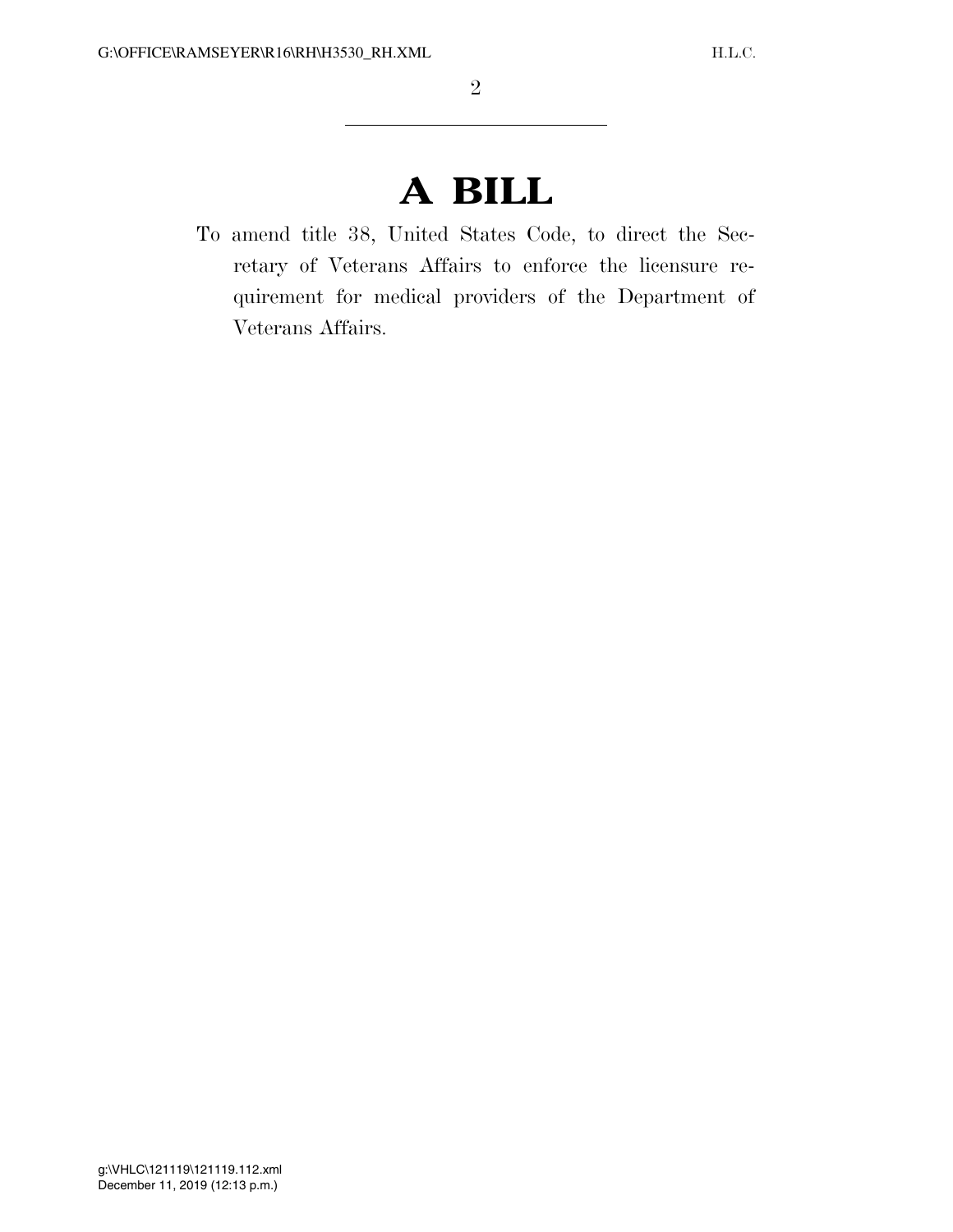| $\mathbf{1}$ | Be it enacted by the Senate and House of Representa-         |
|--------------|--------------------------------------------------------------|
| 2            | tives of the United States of America in Congress assembled, |
| 3            | <b>SECTION 1. SHORT TITLE.</b>                               |
| 4            | This Act may be cited as the "Improving Confidence"          |
| 5            | <i>in Veterans' Care Act".</i>                               |
| 6            | SEC. 2. COMPLIANCE WITH REQUIREMENTS FOR EXAM-               |
| 7            | INING QUALIFICATIONS AND CLINICAL ABILI-                     |
| 8            | TIES OF DEPARTMENT OF VETERANS AFFAIRS                       |
| 9            | <b>HEALTH CARE PROFESSIONALS.</b>                            |
| 10           | (a) IN GENERAL.—Subchapter I of chapter $74$ of title        |
| 11           | 38, United States Code, is amended by adding at the end      |
| 12           | the following new section:                                   |
| 13           | "§7414. Compliance with requirements for examining           |
| 14           | qualifications and clinical abilities of                     |
| 15           | health care professionals                                    |
| 16           | "(a) COMPLIANCE WITH CREDENTIALING REQUIRE-                  |
| 17           | MENTS.—The Secretary shall ensure that each medical cen-     |
| 18           | ter of the Department, in a consistent manner—               |
| 19           | $\lq(1)$ compiles, verifies, and reviews documenta-          |
| 20           | tion for each health care professional of the Depart-        |
| 21           | ment at such medical center regarding, at a min-             |
| 22           | $\limum$ —                                                   |
| 23           | $\lq (A)$ the professional licensure, certification,         |
| 24           | or registration of the health care professional;             |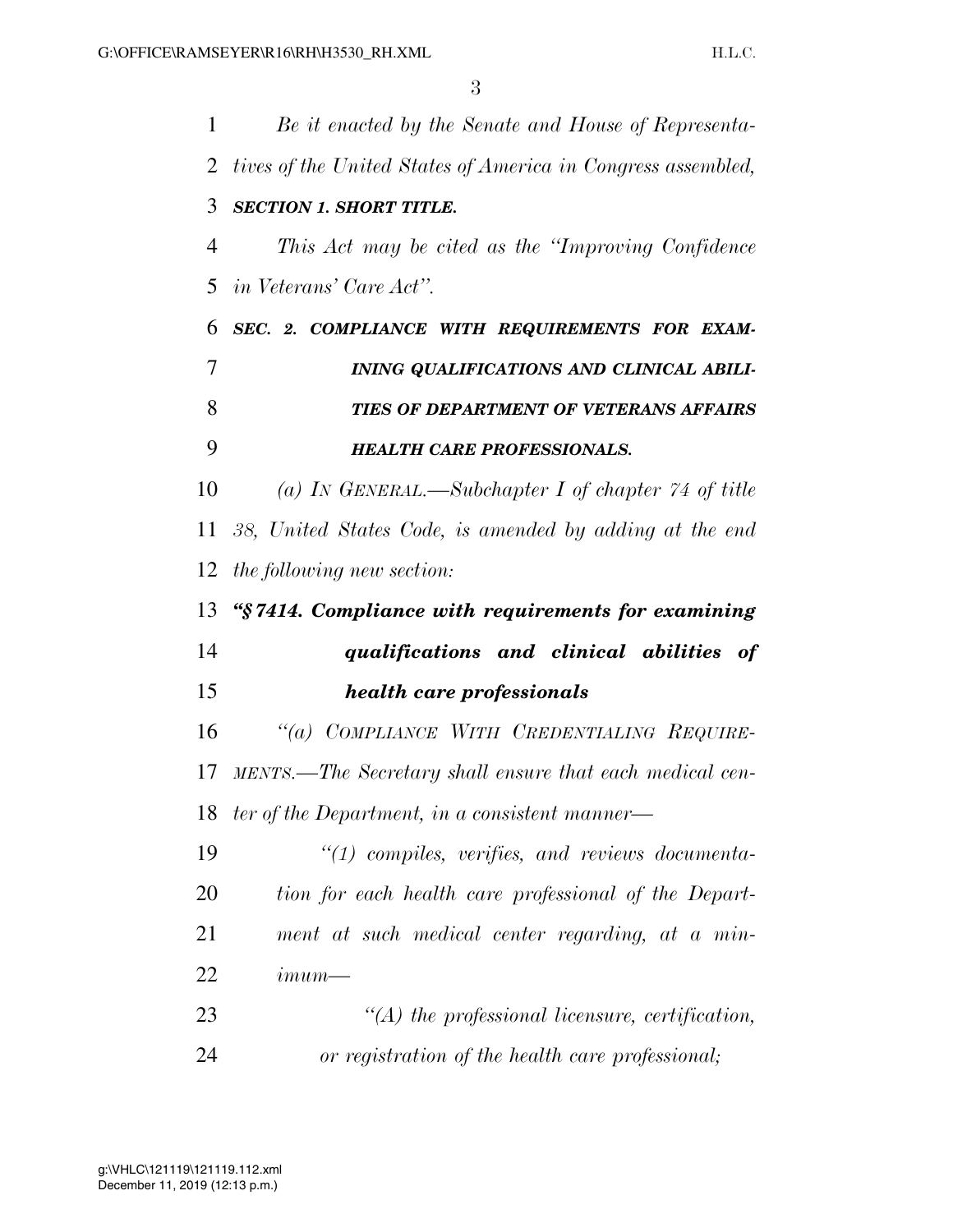| $\mathbf{1}$   | $\lq\lq B$ whether the health care professional                   |
|----------------|-------------------------------------------------------------------|
| $\overline{2}$ | holds a Drug Enforcement Administration reg-                      |
| 3              | <i>istration</i> ; and                                            |
| $\overline{4}$ | $\lq$ (C) the education, training, experience,                    |
| 5              | malpractice history, and clinical competence of                   |
| 6              | the health care professional; and                                 |
| 7              | $\lq(2)$ continuously monitors any changes to the                 |
| 8              | matters under paragraph (1), including with respect               |
| 9              | to suspensions, restrictions, limitations, probations,            |
| 10             | denials, revocations, and other changes, relating to the          |
| 11             | failure of a health care professional to meet generally           |
| 12             | accepted standards of clinical practice in a manner               |
| 13             | that presents reasonable concern for the safety of pa-            |
| 14             | tients.                                                           |
| 15             | "(b) REGISTRATION REGARDING CONTROLLED SUB-                       |
| 16             | $STANCES. \text{---}(1)$ Except as provided by paragraph (2), the |
| 17             | Secretary shall ensure that each covered health care profes-      |
| 18             | sional holds an active Drug Enforcement Administration            |
| 19             | registration.                                                     |
| 20             | "(2) The Secretary shall—                                         |
| 21             | $\lq (A)$ determine the circumstances in which a                  |
| 22             | medical center of the Department must obtain a                    |
| 23             | <i>uaiver under section 303 of the Controlled Substances</i>      |
| 24             | Act (21 U.S.C. 823) with respect to covered health                |

*care professionals; and*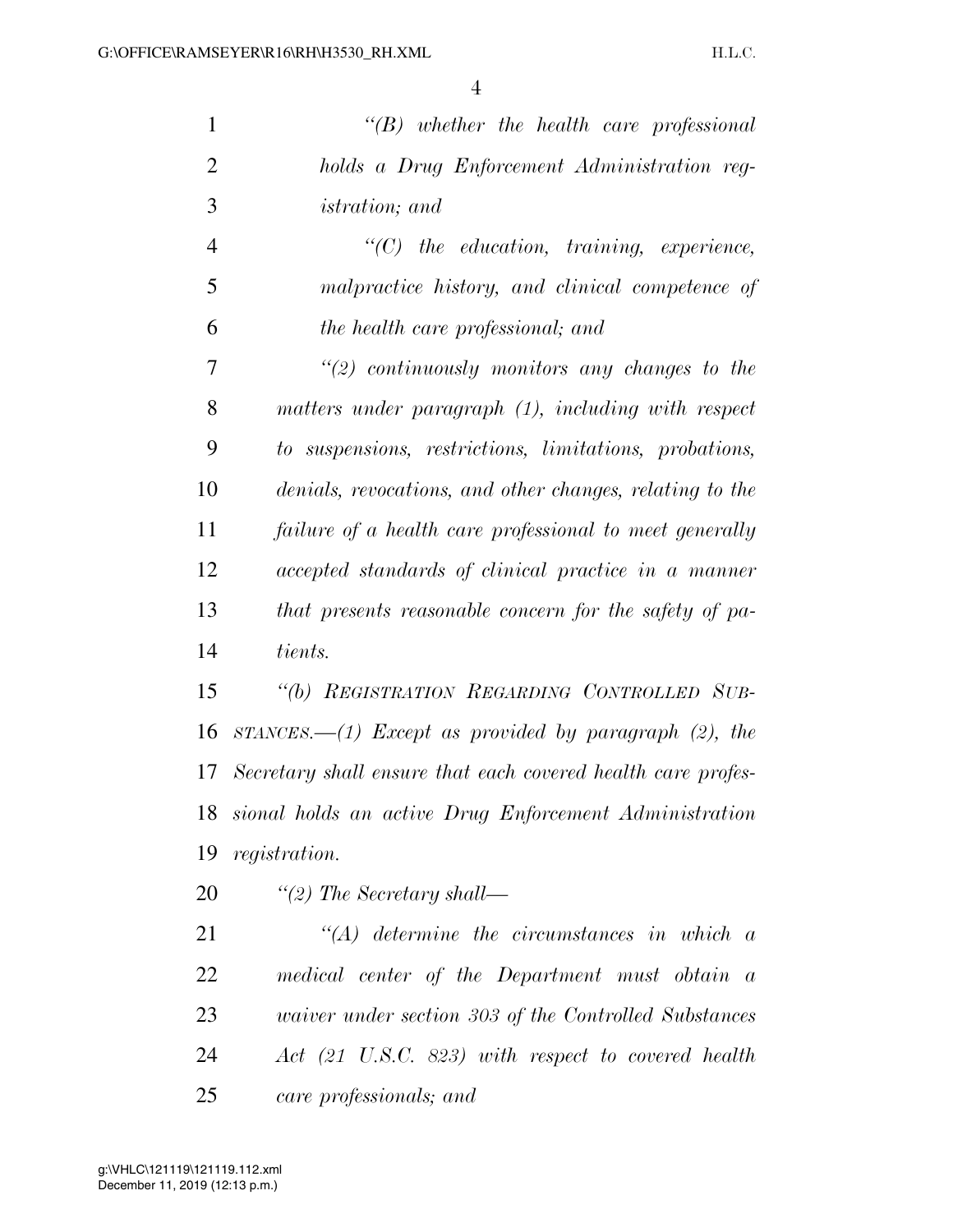*''(B) establish a process for medical centers to re-quest such waivers.* 

 *''(3) In carrying out paragraph (1), the Secretary shall ensure that each medical center of the Department monitors the Drug Enforcement Administration registra- tions of covered health care professionals at such medical center in a manner that ensures the medical center is made aware of any change in status in the registration by not later than seven days after such change in status.* 

 *''(4) If a covered health care professional does not hold an active Drug Enforcement Administration registration, the Secretary shall carry out any of the following actions, as the Secretary determines appropriate:* 

 *''(A) Obtain a waiver pursuant to paragraph (2).* 

 *''(B) Transfer the health care professional to a position that does not require prescribing, dispensing, administering, or conducting research with controlled substances.* 

 *''(C) Take adverse actions under subchapter V of this chapter, with respect to an employee of the De- partment, or terminate the services of a contractor, with respect to a contractor of the Department.* 

 *''(c) REVIEWS OF CONCERNS RELATING TO QUALITY OF CLINICAL CARE.—(1) The Secretary shall ensure that*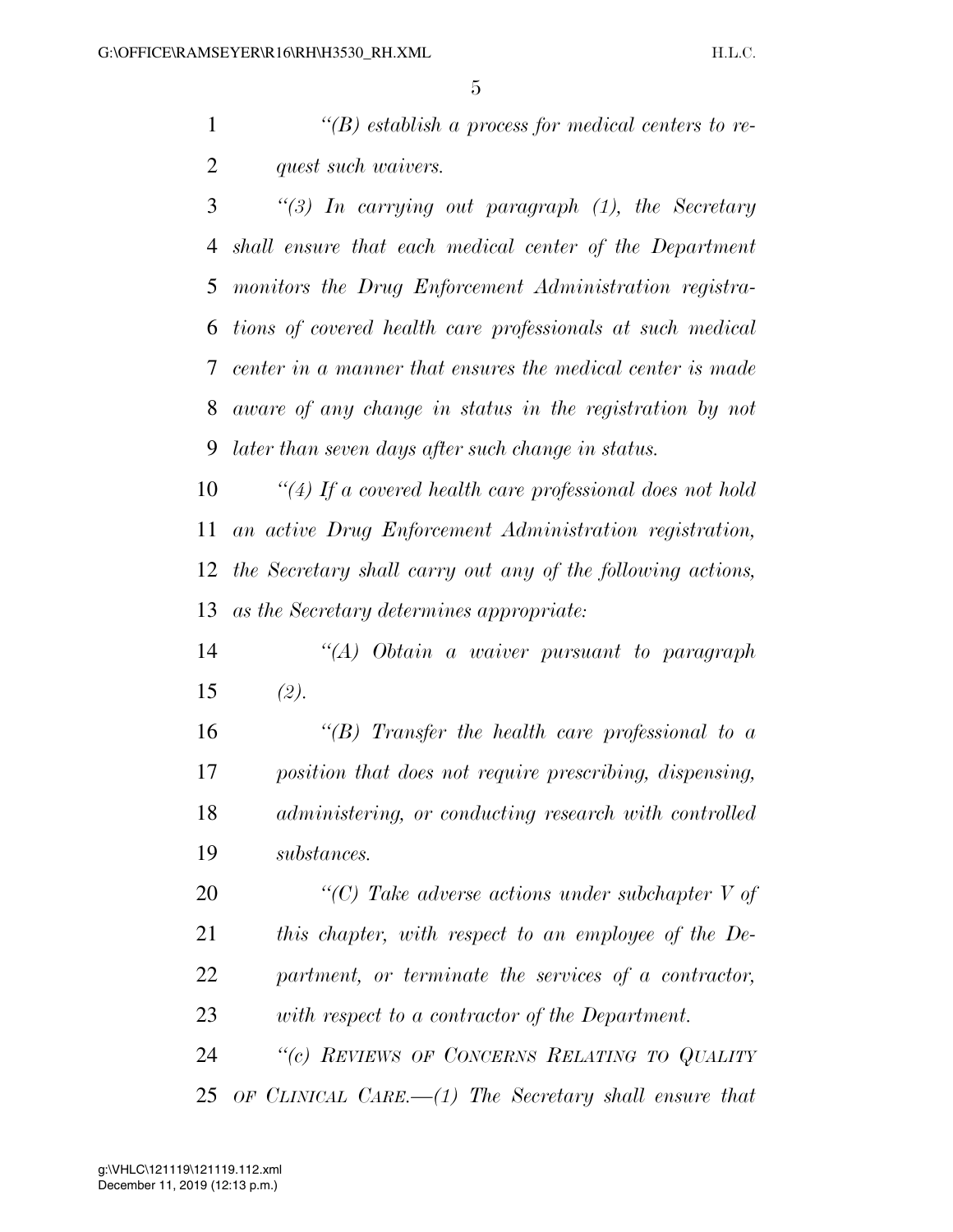*each medical center of the Department, in a consistent man-ner, carries out—* 

 *''(A) ongoing, retrospective, and comprehensive moni- toring of the performance and quality of the health care delivered by each health care professional of the Department located at the medical center, including with respect to the safety of such care; and* 

 *''(B) timely and documented reviews of such care if an individual notifies the Secretary of any potential con- cerns relating to a failure of the health care professional to meet generally accepted standards of clinical practice in a manner that presents reasonable concern for the safety of patients.* 

 *''(2) The Secretary shall establish a policy to carry out paragraph (1), including with respect to—* 

 *''(A) determining the period by which a medical center of the Department must initiate the review of a concern described in subparagraph (B) of such paragraph following the date on which the concern is received; and* 

 *''(B) ensuring the compliance of each medical center with such policy.* 

 *''(d) COMPLIANCE WITH REQUIREMENTS FOR RE- PORTING QUALITY OF CARE CONCERNS.—When the Sec-retary substantiates a concern relating to the clinical com-*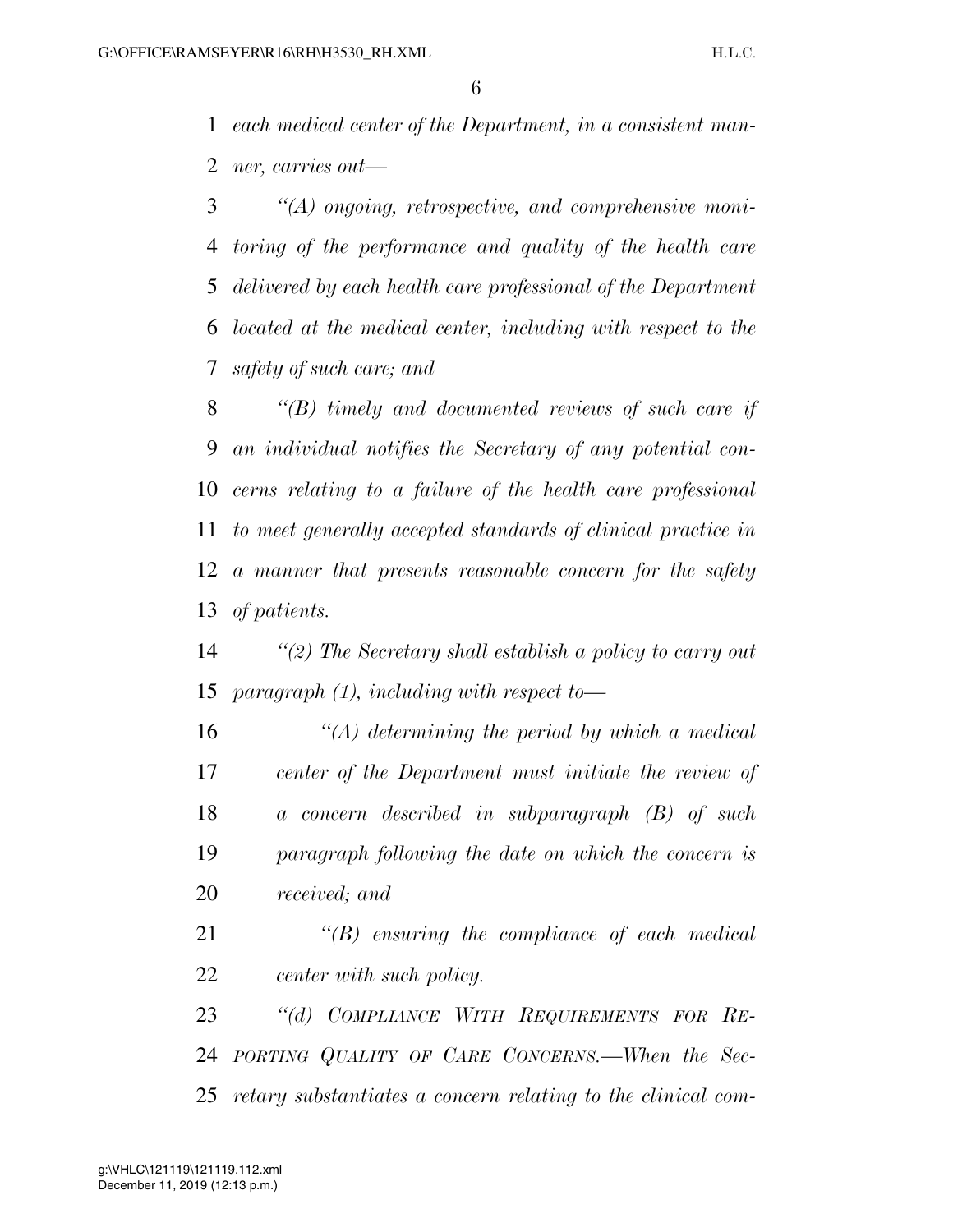| $\mathbf 1$ | petency of, or quality of care delivered by, a health care     |
|-------------|----------------------------------------------------------------|
| 2           | professional of the Department (including a former such        |
| 3           | health care professional), the Secretary shall ensure that the |
| 4           | appropriate medical center of the Department timely noti-      |
| 5           | fies the following entities of such concern, as appropriate:   |
| 6           | $\lq(1)$ The appropriate licensing, registration, or           |
| 7           | certification body in each State in which the health           |
| 8           | care professional is licensed, registered, or certified.       |
| 9           | "(2) The Drug Enforcement Administration.                      |
| 10          | "(3) The National Practitioner Data Bank estab-                |
| 11          | lished pursuant to the Health Care Quality Improve-            |
| 12          | ment Act of 1986 (42 U.S.C. 11101 et seq.).                    |
| 13          | $\lq(4)$ Any other relevant entity.                            |
| 14          | "(e) PROHIBITION ON CERTAIN SETTLEMENT AGREE-                  |
| 15          | MENT TERMS.— $(1)$ Except as provided by paragraph $(2)$ ,     |
| 16          | the Secretary may not enter into a settlement agreement        |
| 17          | relating to an adverse action against a health care profes-    |
| 18          | sional of the Department if such agreement includes terms      |
| 19          | that require the Secretary to conceal from the personnel file  |
| 20          | of the employee a serious medical error or lapse in clinical   |
| 21          | practice that constitutes a substantial failure to meet gen-   |
| 22          | erally accepted standards of clinical practice as to raise     |
| 23          | reasonable concern for the safety of patients.                 |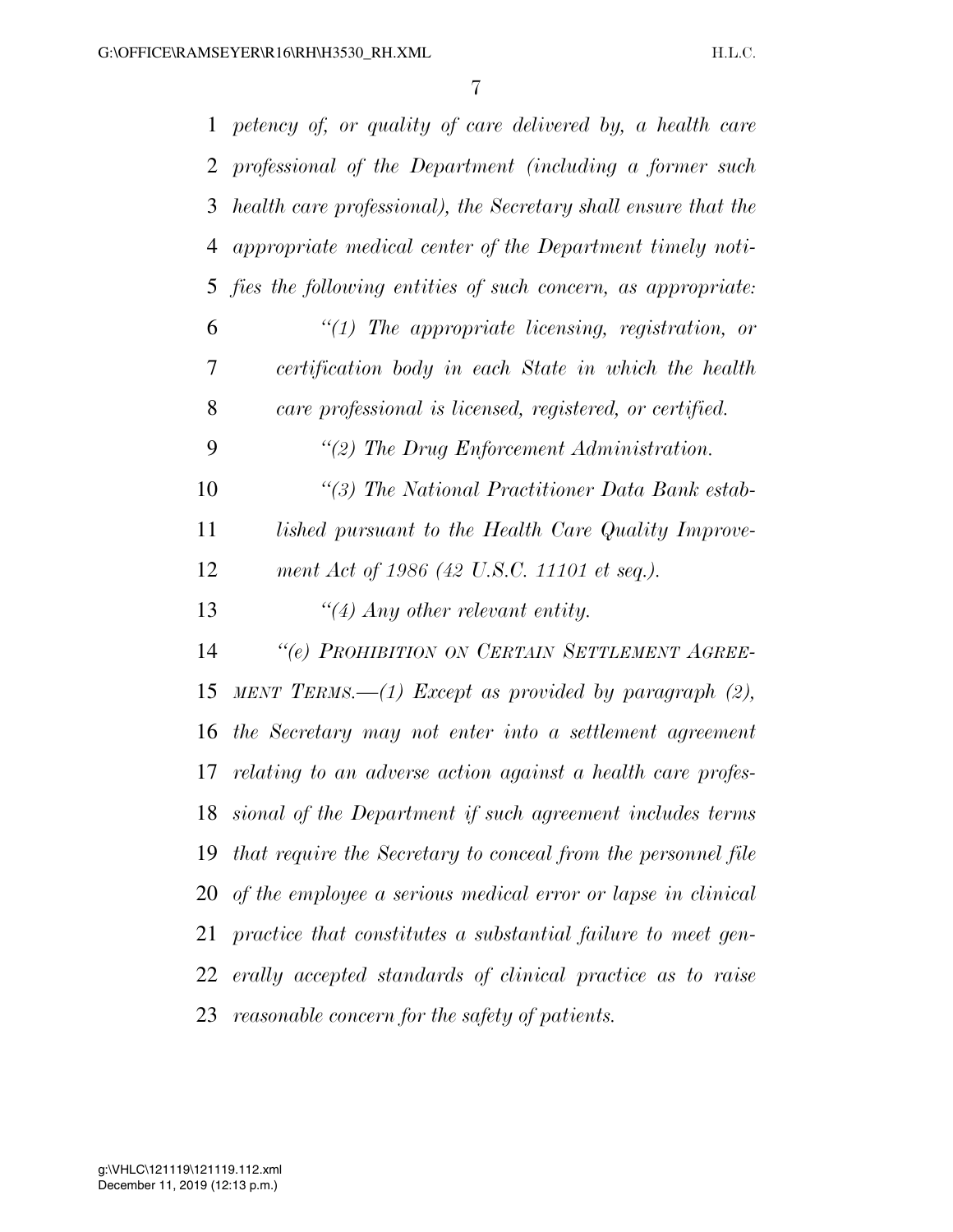*''(2) Paragraph (1) does not apply to adverse actions that the Special Counsel under section 1211 of title 5 deter-mines constitutes a prohibited personnel practice.* 

 *''(f) TRAINING.—Not less frequently than biannually, the Secretary shall provide mandatory training to employ- ees of each medical center of the Department who are re-sponsible for any of the following activities:* 

 *''(1) Compiling, validating, or reviewing the cre- dentials of health care professionals of the Depart-ment.* 

 *''(2) Reviewing the quality of clinical care deliv- ered by health care professionals of the Department. ''(3) Taking adverse privileging actions or mak- ing determinations relating to other disciplinary ac- tions or employment actions against health care pro- fessionals of the Department for reasons relating to the failure of a health care professional to meet gen- erally accepted standards of clinical practice in a manner that presents reasonable concern for the safety of patients.* 

 *''(4) Making notifications under subsection (d). ''(g) DEFINITIONS.—In this section:* 

 *''(1) The term 'controlled substance' has the meaning given that term in section 102 of the Con-trolled Substances Act (21 U.S.C. 802).*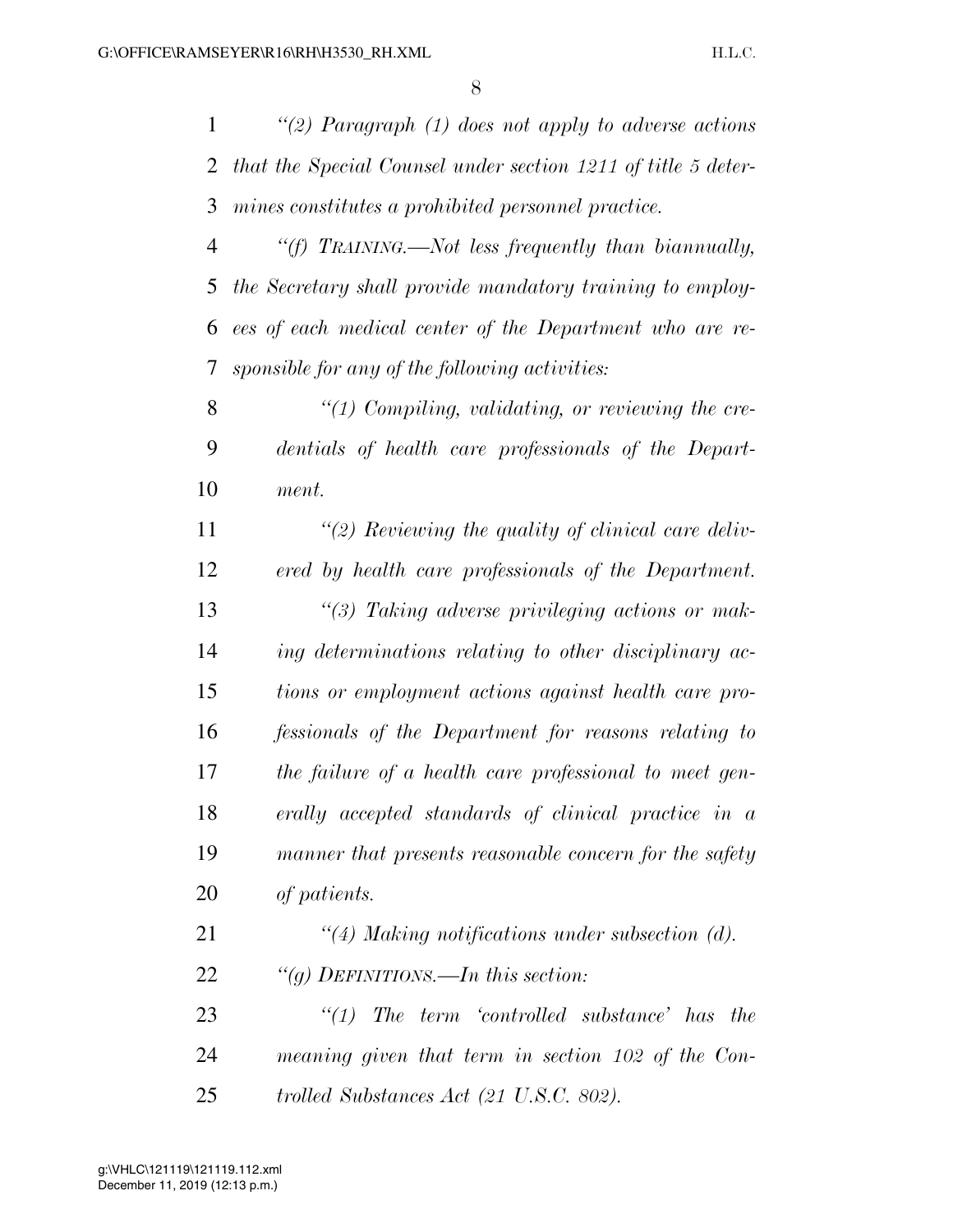| $\mathbf{1}$   | $\lq(2)$ The term 'covered health care professional'                                                                       |
|----------------|----------------------------------------------------------------------------------------------------------------------------|
| $\overline{2}$ | means a person employed in a position as a health                                                                          |
| 3              | care professional of the Department, or a contractor                                                                       |
| $\overline{4}$ | of the Department, that requires the person to be au-                                                                      |
| 5              | <i>thorized to prescribe, dispense, administer, or conduct</i>                                                             |
| 6              | research with, controlled substances.                                                                                      |
| 7              | "(3) The term 'Drug Enforcement Administra-                                                                                |
| 8              | tion registration' means registration with the Drug                                                                        |
| 9              | Enforcement Administration under section 303 of the                                                                        |
| 10             | Controlled Substances Act (21 U.S.C. 823) by health                                                                        |
| 11             | care practitioners authorized to dispense, prescribe,                                                                      |
| 12             | administer, or conduct research with, controlled sub-                                                                      |
| 13             | stances.                                                                                                                   |
| 14             | "(4) The term 'health care professional of the De-                                                                         |
| 15             | partment' means the professionals described in section                                                                     |
| 16             | $1730C(b)$ of this title, and includes a contractor of the                                                                 |
| 17             | Department serving as such a professional.".                                                                               |
| 18             | (b) CLERICAL AMENDMENT.—The table of sections at                                                                           |
| 19             | the beginning of such chapter is amended by inserting after                                                                |
| 20             | the item relating to section 7413 the following new item:                                                                  |
|                | "7414. Compliance with requirements for examining qualifications and clinical<br>abilities of health care professionals.". |
| 21             | (c) DEADLINE FOR IMPLEMENTATION.—The Secretary                                                                             |
| 22             | of Veterans Affairs shall commence the implementation of                                                                   |
| 23             | section 7414 of title 38, United States Code, as added by                                                                  |
| 24             | subsection $(a)$ , by the following dates:                                                                                 |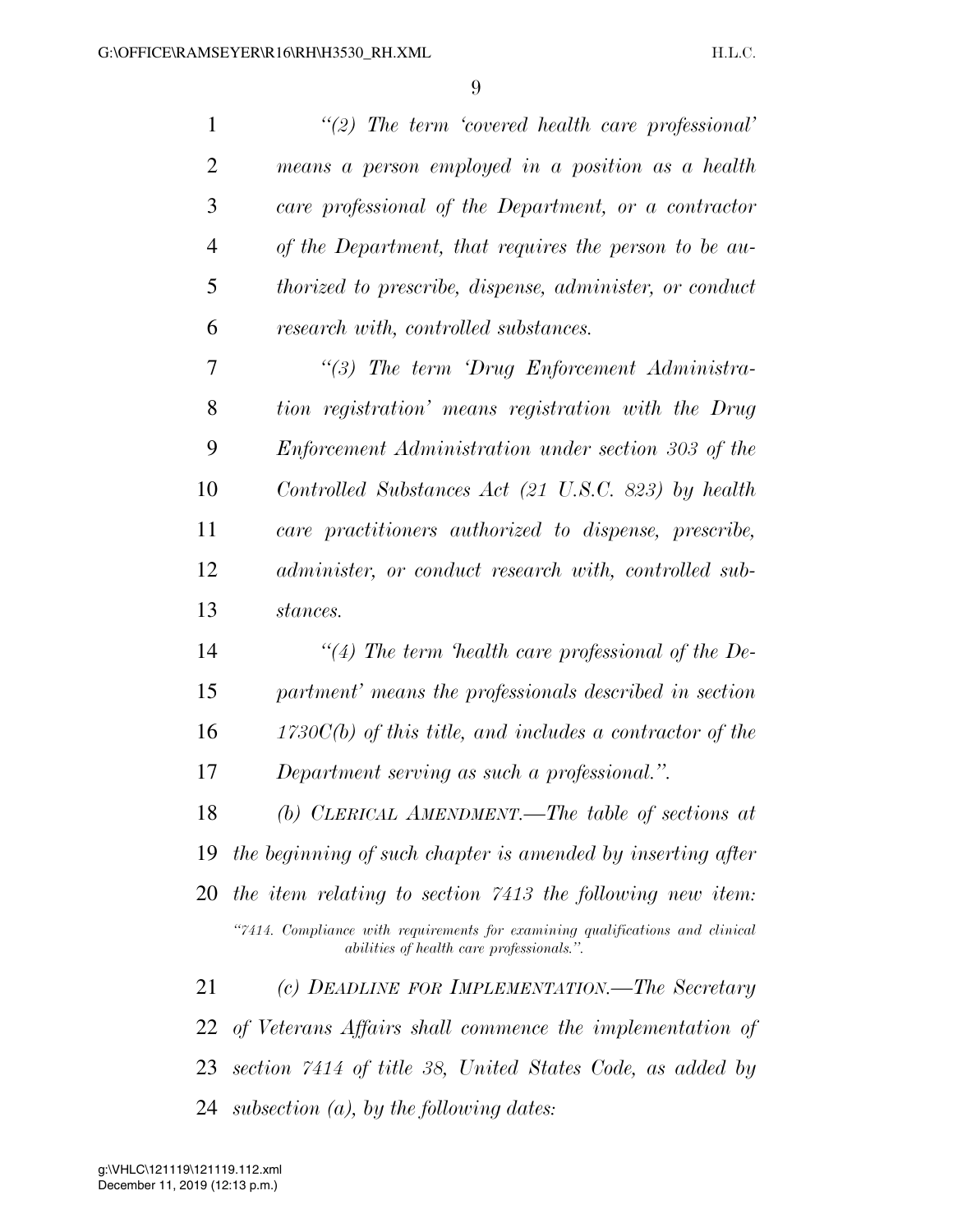| $\mathbf{1}$   | (1) With respect to subsections (a), $(c)(2)$ , $(d)$ , |
|----------------|---------------------------------------------------------|
| $\overline{2}$ | and (f), not later than 180 days after the date of the  |
| 3              | enactment of this Act.                                  |
| $\overline{4}$ | (2) With respect to subsection $(c)(1)$ , not later     |
| 5              | than one year after the date of the enactment of this   |
| 6              | Act.                                                    |
| 7              | (3) With respect to subsection (b)(2), not later        |
| 8              | than 18 months after the date of the enactment of this  |
| 9              | Act.                                                    |
| 10             | (d) AUDITS AND REPORTS.—                                |
| 11             | (1) AUDITS.—The Secretary of Veterans Affairs           |
| 12             | shall carry out annual audits of the compliance of      |
| 13             | medical centers of the Department of Veterans Affairs   |
| 14             | with the matters required by section 7414 of title 38,  |
| 15             | United States Code, as added by subsection (a). In      |
| 16             | carrying out such audits, the Secretary-                |
| 17             | $(A)$ may not authorize the medical center              |
| 18             | being audited to conduct the audit; and                 |
| 19             | $(B)$ may enter into an agreement with an-              |
| 20             | other department or agency of the Federal Gov-          |
| 21             | ernment or a nongovernmental entity to conduct          |
| 22             | such audits.                                            |
| 23             | (2) REPORTS.—Not later than one year after the          |
| 24             | date of the enactment of this Act, and annually there-  |
| 25             | after for five years, the Secretary of Veterans Affairs |